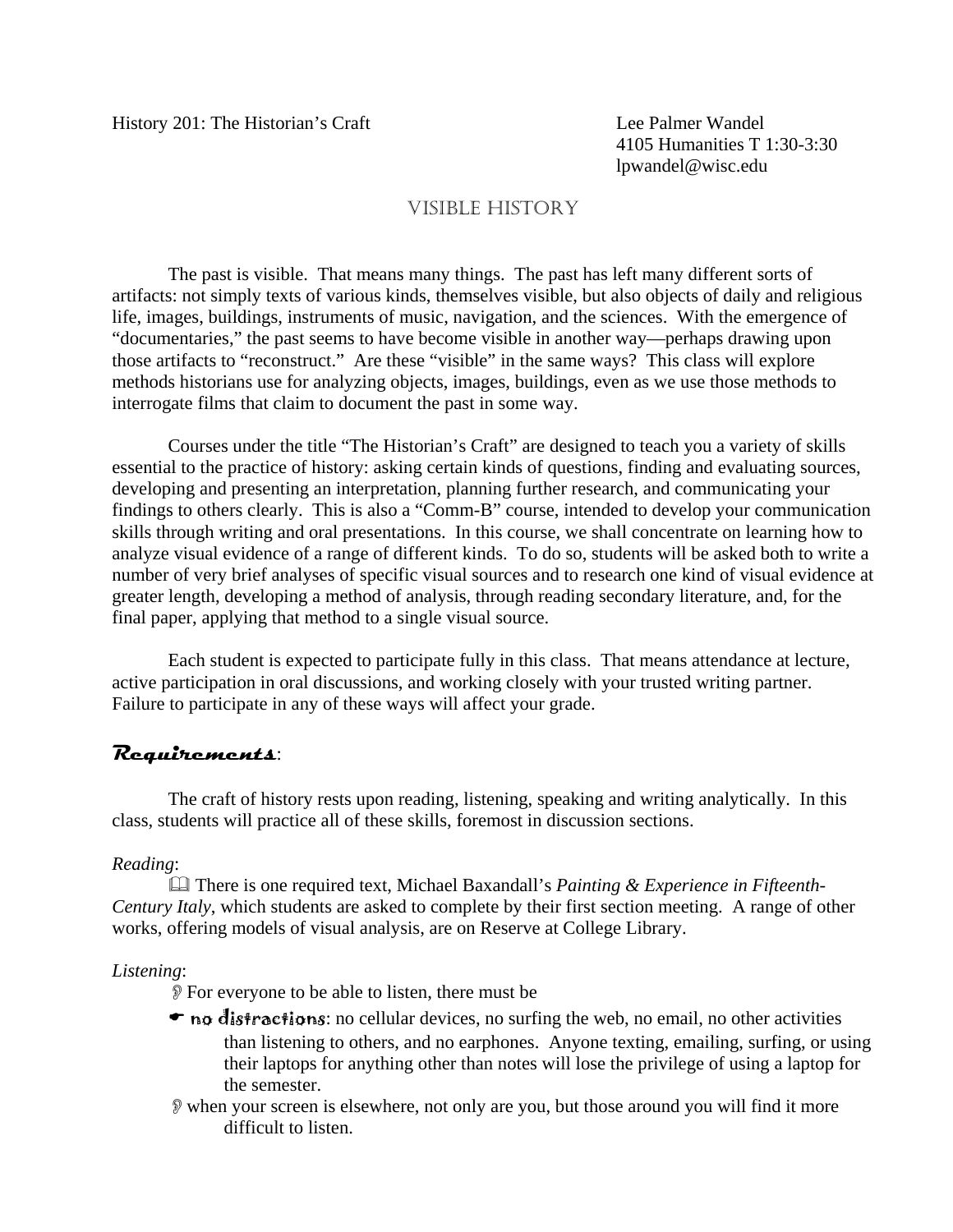Listening is not a passive activity. Historians listen with a number of questions in mind:

- 1) What is the argument, the claim this historian is making?
- 2) What is the evidence for this claim?
- 3) Is the evidence anomalous—exceptional in some way—or representative?
- 4) Might there be other kinds of evidence that would challenge this claim?
- 5) Is the claim persuasive, that is, does the historian build an argument, step by step, showing the listener each step of the analysis?
- 6) Can you think of other questions one asks?

In history classes, then, we listen to others—to lecture, but also to other participants. We listen to our sources, each one of which has a "voice"—though it was created at some point in the past, human hands made that source.

Each person in our classes brings analytic skills and a different perspective. Those perspectives help all of us to analyze more complexly and more circumspectly.

## *Writing*:

 Every student in this class will hone the skill of visual analysis, through a series of brief analyses of different kinds of visual evidence, as detailed in the schedule of weekly meetings. Those analyses are due in lecture, Thursday of the week they are assigned.

 $\Box$  In addition, every student will identify one piece of visual evidence at the beginning of the semester that s/he wishes to explore in greater depth over the semester. In discussion section, each student will in 5-minute oral presentations

- $\Diamond$  introduce the visual evidence s/he has chosen
- $\Diamond$  present a brief bibliography on that kind of visual evidence: what are the methods scholars have developed for analyzing this visual evidence?
- $\Diamond$  present brief conclusions:
	- what can one say about this piece as evidence of the past?
	- what does it reveal of the past?
	- how does it change our understanding of the past?

In addition, this assignment has multiple written components:

 $\Box$  a one-page preliminary bibliography, formatted according to the Chicago Manual of Style:

http://www.chicagomanualofstyle.org.ezproxy.library.wisc.edu/16/ch14/ch14\_ toc.html

- $\Box$  an annotated bibliography, also formatted according to the CMS
- $\Box$  a one-page description of your method of analysis
- $\Box$  a 1500-word essay analyzing your visual evidence:
	- what can it tell us about the past?
	- what are its limits, ambivalences, puzzles?

how does it change your understanding of the past?

the essay will be due first in rough draft to your trusted writing partner April 4, who will present it to discussion April 17

final revisions due to your trusted writing partner April 25

Essay due May 10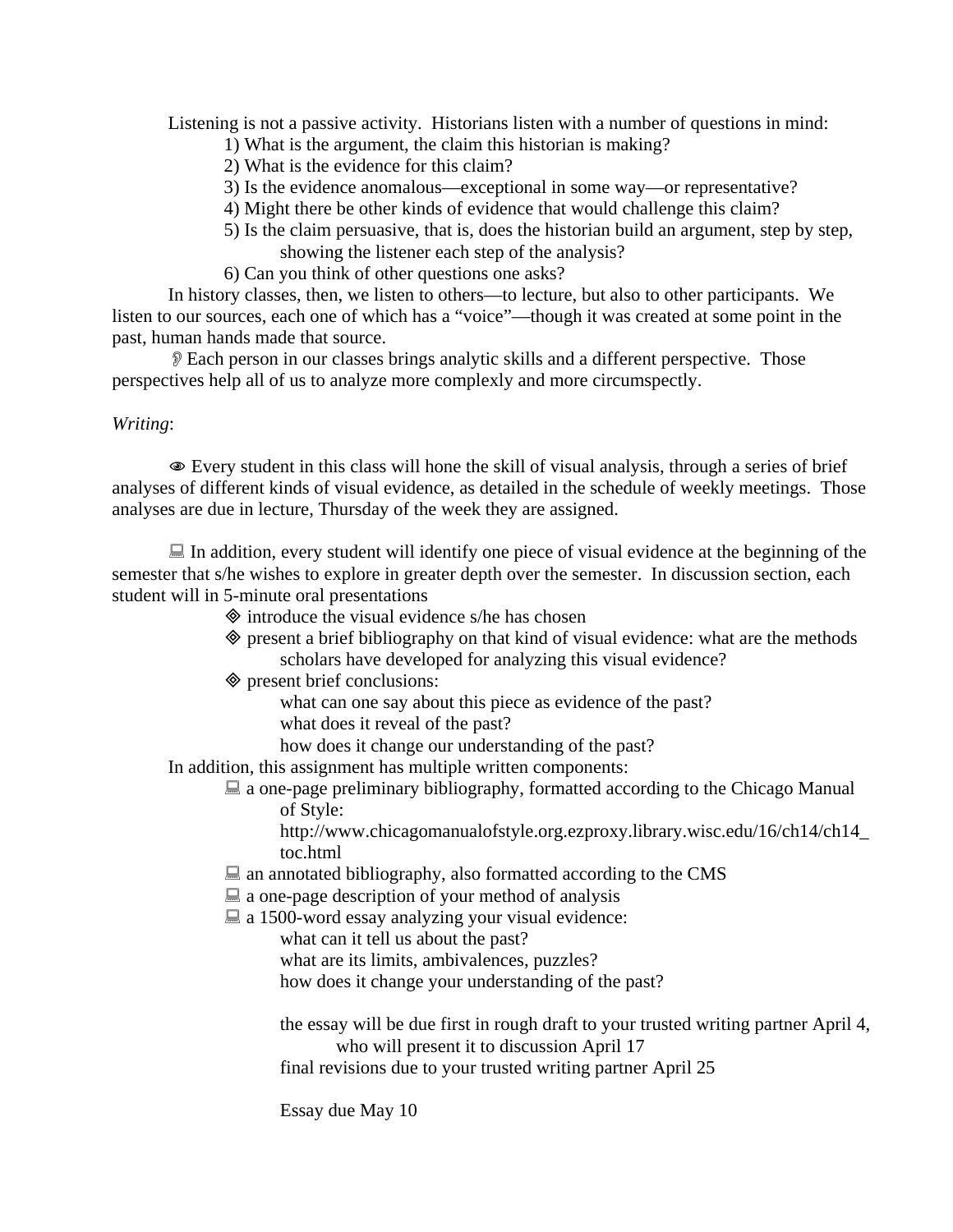**Plagiarism** is about how we think about ourselves in relationship to other scholars. It comprises one crime—claiming the ideas of others as our own or intellectual theft—and the failure to treat our own perspectives as valuable to the larger community of scholars. For the University of Wisconsin's policy, see: http://students.wisc.edu/saja/misconduct/UWS14.html

## $Required \Box$ :

Michael Baxandall, *Painting and Experience in Fifteenth-Century Italy*, 2<sup>nd</sup> ed. (Oxford, 1988): ISBN: 0-19-282144-X

# *Help:*

## For writing:

 The Writing Center: http://www.writing.wisc.edu/ The Chicago Manual of Style: http://www.chicagomanualofstyle.org.ezproxy.library.wisc.edu/16/contents.html

For research: Memorial Library staff

## Useful Links:

http://www.lib.berkeley.edu/TeachingLib/Guides/Internet/Evaluate.html http://guides.library.jhu.edu/evaluatinginformation

http://archive.org/index.php

http://www.dunedinlibraries.govt.nz/heritage/reed‐gallery/signs‐and‐symbols

http://www.gothicivories.courtauld.ac.uk/insight/yvard\_collaboratinginstitutions/yvard\_col laboratinginstitutions\_01.html

http://www.ted.com/talks/jk\_rowling\_the\_fringe\_benefits\_of\_failure.html http://www.youtube.com/watch?v=UF8uR6Z6KLc&feature=player\_embedded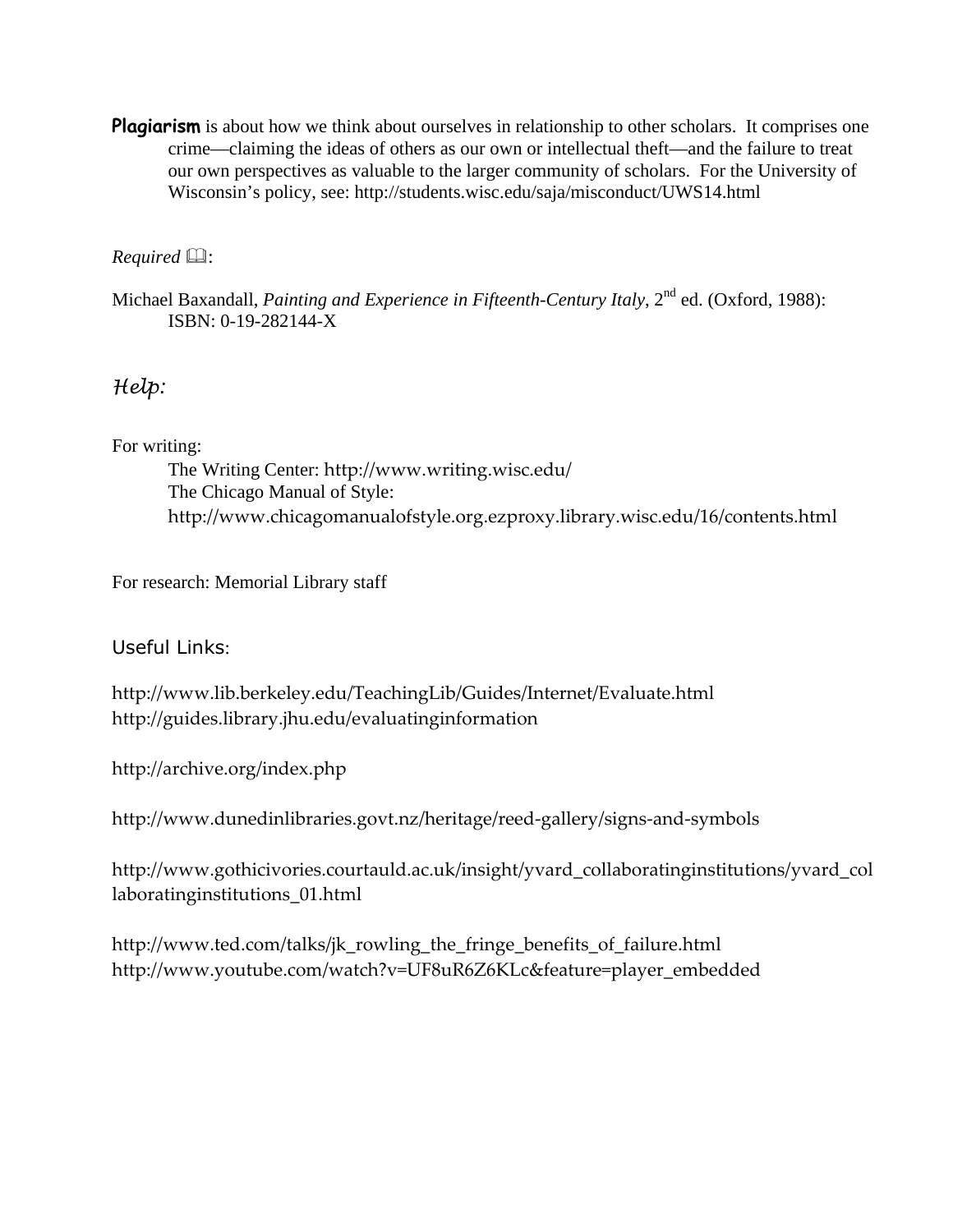### Weekly Meetings

- 1/22 Introduction: Teaching Our Eyes to See as Historians
- 1/24 Topography

Michael Baxandall, *Painting and Experience in Fifteenth-Century Italy*, entire.

- 1/29 Water
- 1/31 Coastlines
	- First analysis: choose one map and write 250 words describing how the map represents water. Pay attention to line and color. How does water define space? How did the cartographer define space using water?
	- Identify one kind of visual evidence, in consultation with teaching staff.
- 2/5 Cartography I
- 2/7 Cartography II
	- Second analysis: write 250 words describing how cartographers differentiate space. What are the signifiers for mountains? What is the relationship between somatic experience and signifier? Can you "know" what a mountain is from a map?
	- 5 minute presentation of your visual evidence in discussion
- 2/12 Objects
- 2/14 Material Culture
	- Third analysis: make a list of twenty words to describe a single physical object. Exchange that list with your trusted writing partner and discuss the limits of those words, as well as the knowledge they communicate.
	- $\stackrel{*}{\ast}$  developing a vocabulary for talking about things.
- 2/19 "Images"
- 2/21 "Images"

Fourth analysis, first analysis of "Las Meninas":

http://www.museodelprado.es/en/visit-the-museum/15-masterpieces/work-

card/zoom/1/obra/the-family-of-felipe-iv-or-las-meninas/oimg/0/

"First impressions": in 100 words, describe what first strikes the eye in this painting.

 $\Diamond$  bibliographies: methods for analyzing visual evidence

 $\Box$  One page preliminary bibliography on your visual evidence due in section.

2/26 Portraits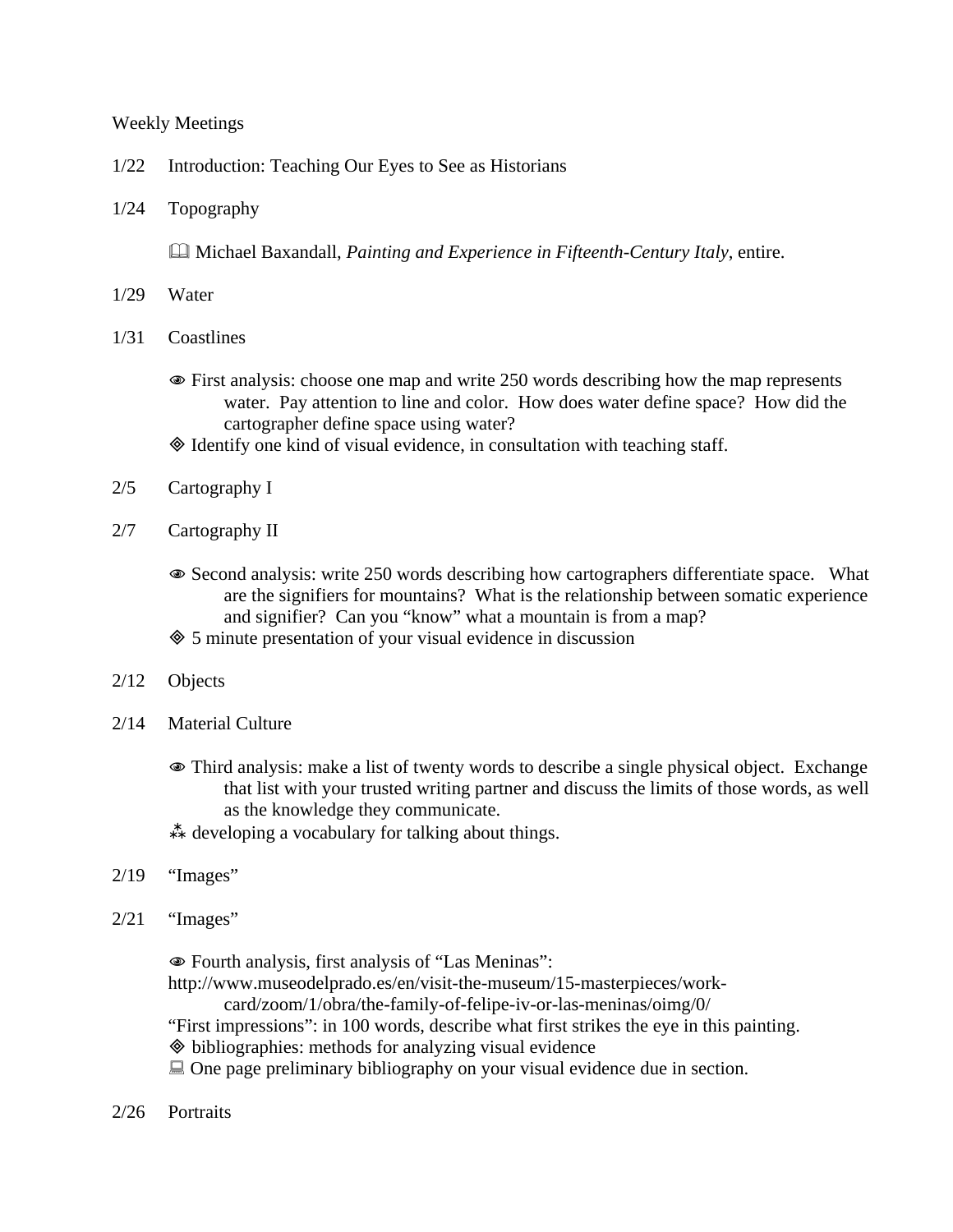- 2/28 The Visual Language of Cloth
	- Fifth analysis, second analysis of "Las Meninas." Analyze the clothing in 250 words. How does Velázquez communicate information about cloth? Describe each figure's clothing, with attention to your vocabulary. Exchange this description with your trusted writing partner and compare the language for cloth.
	- $\stackrel{*}{\ast\ast}$  cloth as historical evidence
- $3/5$  Gesture  $\bullet$  Vatel



- 3/7 Placement of Figures
	- Sixth analysis, third analysis of "Las Meninas." Describe the relationships among the different figures in 250 words. Pay particular attention to hands and heads.  $\stackrel{*}{\ast}$  gesture as historical evidence: problems and limits
- 3/12 The Human Body
- 3/14 From Vesalius to Your Doctor's Office
	- Seventh analysis: choose one of Vesalius's representations of the human body: http://archive.nlm.nih.gov/proj/ttp/flash/vesalius/vesalius.html
	- and a modern medical image. Please provide a copy of or specific hyperlink for each image you are analyzing. In 100 words, compare the visual information each is seeking to convey. How is each seeking to teach you what to think about the body? What information might be unintended?

 $*$  representation and the body:

- 3/19 Bones
- 3/21 Blood

 Annotated Bibliography due. Please follow the Chicago Manual of Style: http://www.chicagomanualofstyle.org.ezproxy.library.wisc.edu/16/ch14/ch14\_toc.html

#### Spring Break

- 4/2 "Historical Film"
- 4/4 Film: Luther

■ Rough draft due to your trusted writing partner  $\stackrel{*}{\ast}$  analyzing films of the past

- 4/9 Representing Space
- 4/11 Architecture as Historical Evidence